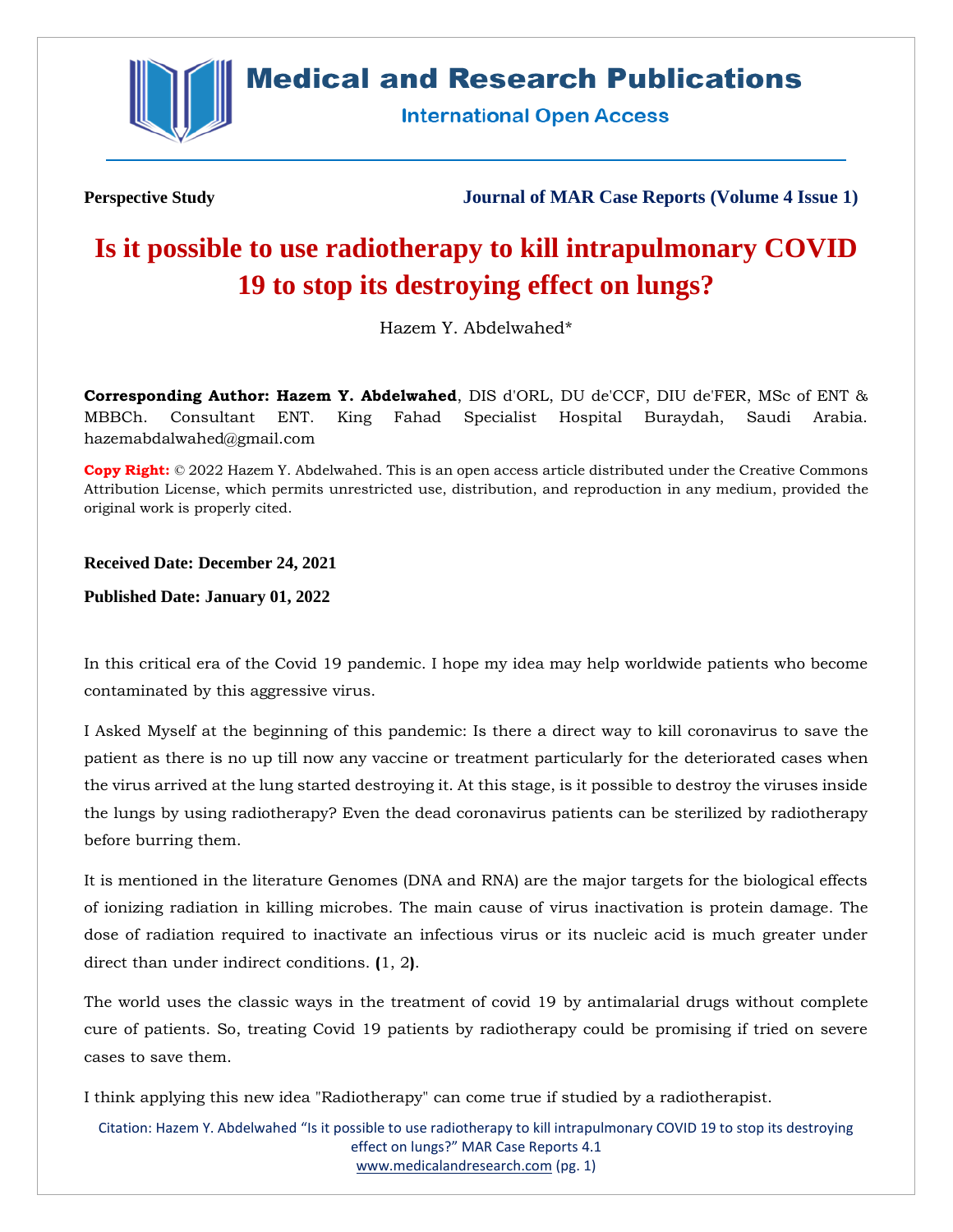For my question, many of the researchers and Doctors shared their responses and their work as below.

Radiotherapy targeted to areas of the lung involved by COVID-19 may inactivate the virus, with coronaviruses requiring 1Mrad (10 KGy) for this to occur. However, the acute radiation-associated toxicities may be severe in such patients. This is especially true for COVID-19 patients with several preexisting co-morbidities. These may include radiation pneumonitis, pericarditis and oesophagitis.

In addition, although most late toxicities will develop in the period following the COVID-19 infection, these toxicities, such as pulmonary fibrosis and pleural effusions, will further reduce lung function following recovery.

Reports of up to a 30% loss in lung volume following COVID-19 recovery have already arisen, thereby highlighting the importance of preserving lung function.

Although modern radiotherapy techniques allow for more precise irradiation, such as Stereotactic body radiotherapy, the dose required for viral inactivation is still significant. To my knowledge, viral inactivation using radiation is only performed successfully in vitro, where no dose constraints are required. This is done for highly virulent viruses to be made safer to handle and test.

Radiotherapy for COVID-19 also presents a logistical issue, which is often overlooked. Planning radiotherapy treatments is time-consuming and requires significant resources. Moreover, due to the current situation, radiotherapy departments are working with reduced staffing and alterations in protocols. This, therefore, limits the amount of COVID-19 patients who can be treated with radiotherapy. Bringing COVID-19 positive patients into a radiotherapy department would also put oncology patients at risk, especially since such patients may be immunocompromised.

Therefore, radiotherapy would not be a suitable alternative treatment for COVID-19 for all patients. However, it may be utilized in select cases taking the appropriate precautions to safeguard other patients, given further research to evaluate whether low doses of radiotherapy are effective. As I previously stated, however, I do not recommend radiotherapy for such a purpose due to the development of early and late radiation-associated toxicities.

Some of the studies show pulmonary disorder due to radiotherapy dose collimation as appeared in the below result of PET scan images that can be acquired online (Affidea-irmet-covid19-pazienteasintomatico-jpg).

Citation: Hazem Y. Abdelwahed "Is it possible to use radiotherapy to kill intrapulmonary COVID 19 to stop its destroying effect on lungs?" MAR Case Reports 4.1 [www.medicalandresearch.com](http://www.medicalandresearch.com/) (pg. 2)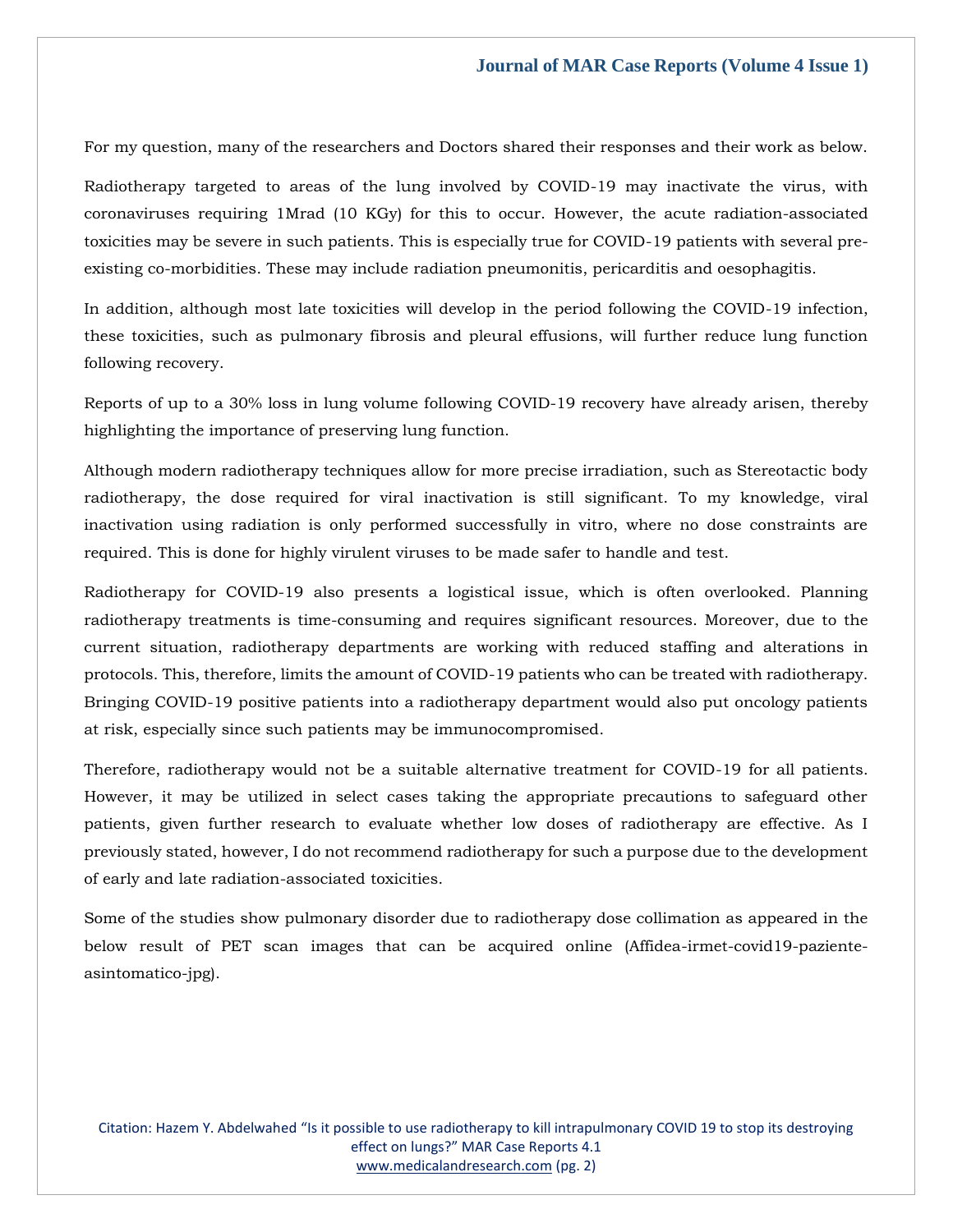**Journal of MAR Case Reports (Volume 4 Issue 1)**



**Figure 1**

Some researchers presented the updated discovery of COVID 19 disease pathogenesis which will alter the trend of treatment. They advised reading this from doctors in China, it all makes sense and this is how COVID-19 we should be treated.

[They presented trials to understand novel Corona Virus in form of question & answer]

In COVID- 19

-Why there is a high ferritin level?

-Why there are very high DDimer levels disproportionate to the severity of infection?

-Why ARDS in those are nearly

Not responding to high PEEP and Fio2 levels?

-Why all CT chest patterns are exclusively Ground glassing and associated with rapid and marked hypoxemia disproportionates with the geographical CT findings size?

- Why did Early Chinese protocol for Covid includes high dosing of systemic steroids which is questioned and rejected by WHO?

Citation: Hazem Y. Abdelwahed "Is it possible to use radiotherapy to kill intrapulmonary COVID 19 to stop its destroying effect on lungs?" MAR Case Reports 4.1 [www.medicalandresearch.com](http://www.medicalandresearch.com/) (pg. 3)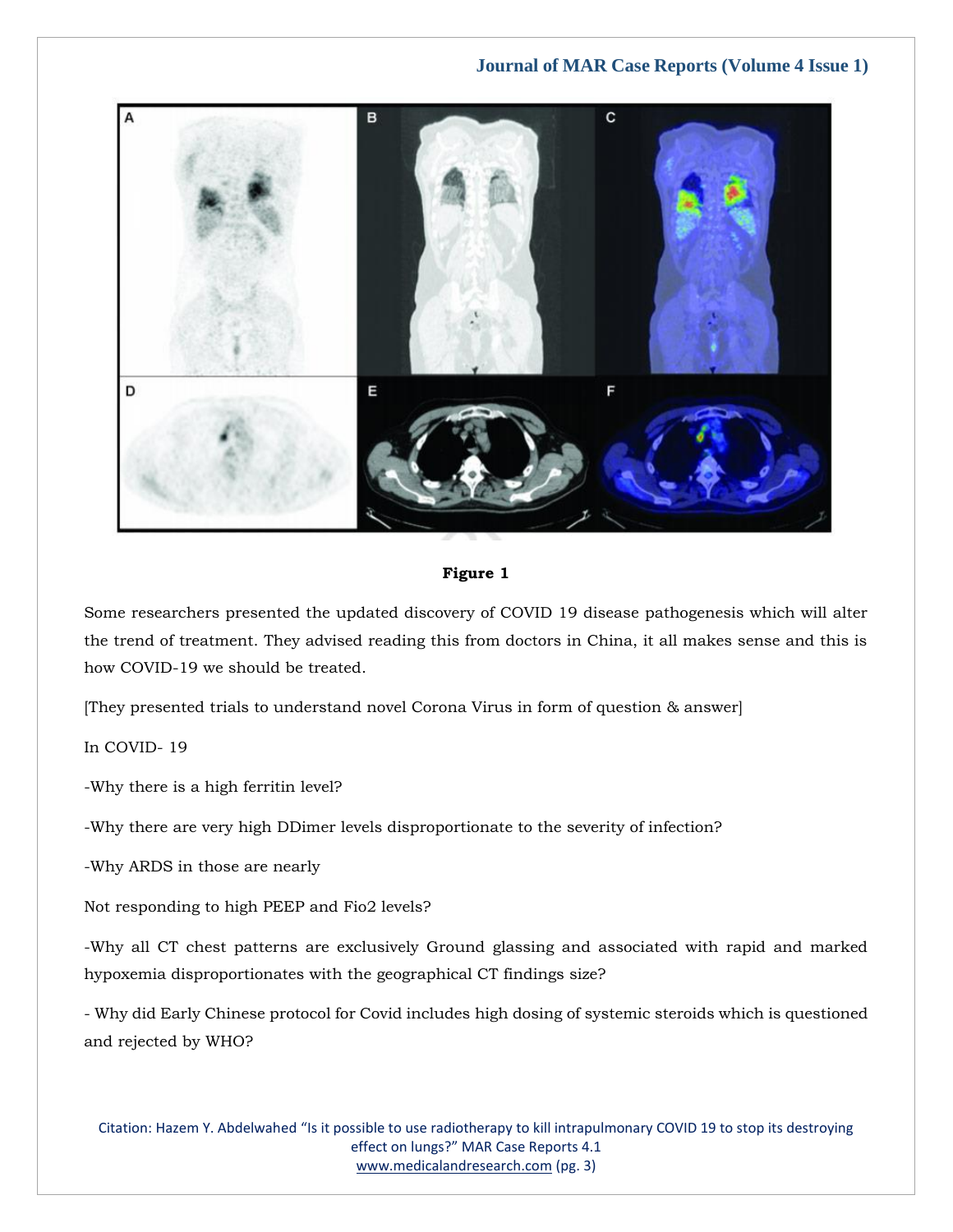#### **Journal of MAR Case Reports (Volume 4 Issue 1)**

- Why body immune response against Covid is not like other respiratory viruses by lymphocytosis (Cytotoxic T cells and Natural killer cells), instead body prefers to react against covid by phagocytosis (monocytosis)?

- Why does Covid Attack mature red blood cells while it is one of the body cells that does not contain nucleus and DNA?

-Why Critically ill Patients are responding well to anticoagulation, Hydroxychloroquine and novel antiviral Favipiravir?

The following molecular pathogenesis is the only one for the time being that can answer all these questions.

COVID -19 may not cause pneumonia either typical or atypical or classical ARDs. It seems like we are dealing with a presumed wrong disease.

The Key pathogenic molecular step of SARS-Cov2 is to attack the 1-Beta Chain of Hemoglobin and hunt the porphyrins dissociating the iron from it and releasing iron into the circulation.

Thus, Hb loses its capacity to bind with oxygen, so oxygen is not supplied to major organs. That is why we see resistant hypoxia coupled with very rapid multi-organ failures.

Moreover, the free iron released into the circulation is so toxic that it causes powerful oxidative damage to the lungs.

Free iron toxicity causes inflammation of alveolar macrophages- leads to CT scan characteristic changes.

The body tries to compensate for this by elevating the rate of Hb synthesis which explains why Hb is high in those patients.

Another compensatory mechanism to deal with such iron load is increasing ferritin production (iron store) which explains the very high ferritin levels observed in those patients.

Therefore, the cause of monocytosis is the body needs excess macrophages to engulf the excess iron load.

And the cause of Lymphopenia is the WBCs differentiation favored towards monocytes line rather than lymphocytes line.

This makes ferritin a bad prognostic marker (too much iron means too much Hb lost its O2 carrying capacity).

Citation: Hazem Y. Abdelwahed "Is it possible to use radiotherapy to kill intrapulmonary COVID 19 to stop its destroying effect on lungs?" MAR Case Reports 4.1 [www.medicalandresearch.com](http://www.medicalandresearch.com/) (pg. 4)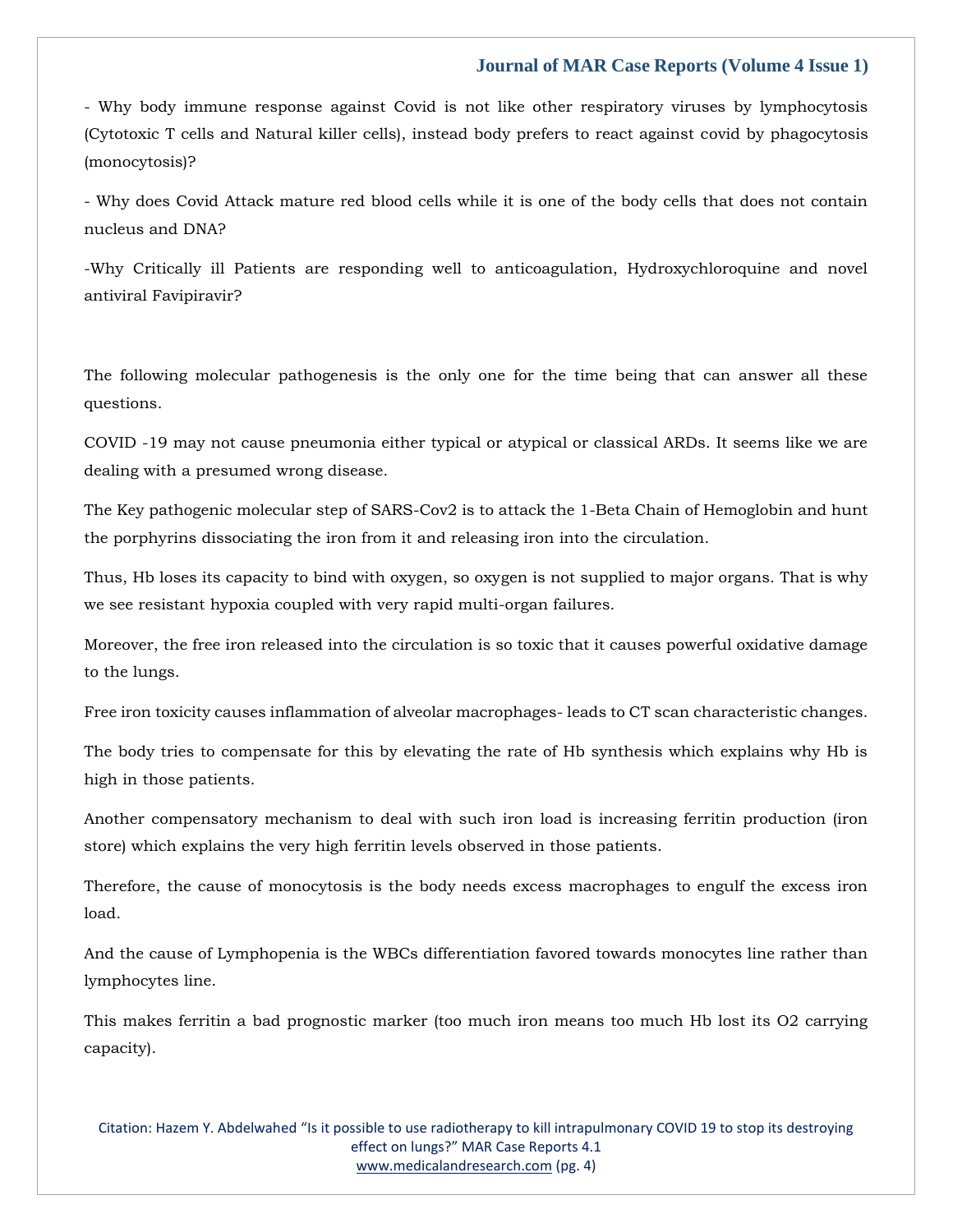### **Journal of MAR Case Reports (Volume 4 Issue 1)**

Also, this iron load and increased Hb production lead to increased blood viscosity with recurrent and diffuse micro and macro circulatory thrombosis that is why there are high levels of DDimer in those patients and this explains the cause of sudden deterioration and death in some sporadic cases

This disseminated thrombosis is proved by postmortem examinations of ARDS victims (it is not a real ARDS).

This theory could explain why we are losing patients so rapidly and why mechanical ventilation is not so effective in the treatment and using ARDS mechanical ventilation protocol is not causing any benefit. actually, it could be futile and cause more lung damage.

On the other hand, this is crucially explaining the very rapid and good response of those patients to full therapeutic anti-coagulation.

Chloroquine as the antimalarial drug is working by protecting Hb against invasion by malaria parasites. It is doing the same here but just protecting the Hb against invasion by the virus.

The chemical components in chloroquine phosphate compete with the porphyrin and bind to the viral protein, thereby inhibiting the viral protein's attack on heme or binding to the porphyrin.

Favipiravir is the latest anti-novel coronavirus drug with specific therapeutic effects.

In Favipiravir, the most critical ligand is 1RP, which is 6 - fluoro - 3 - oxo - 4 - (5 - O - phosphono - beta - D - ribofuranosyl) - 3, 4 - dihydropyrazine - 2 - carboxamide.

Favipiravir cannot be bound to E2 glycoprotein and Nucleocapsid, and its binding energy to viral envelope protein, ORF7a, orf1ab is higher than that to porphyrin.

It is useful to note that the binding energy of Envelope protein and Favipiravir is more than 2700 times the binding energy of porphyrin.

The primary function of Envelope protein is to help the virus enter host cells, which shows that Favipiravir can effectively prevent the virus from infecting human cells. **(**3, 4, 5**)**.

#### **Recommendations: -**

According to these clinical observations, correlations and understandings:

1-Hydroxychloroquine, Favipiravir and early full coagulation therapy should be involved as early as possible in the management protocol of Covid-19.

According to French, Covid-19 disease is considered a catastrophic antiphospholipid vasculitis syndrome & it is not ARDS.

Citation: Hazem Y. Abdelwahed "Is it possible to use radiotherapy to kill intrapulmonary COVID 19 to stop its destroying effect on lungs?" MAR Case Reports 4.1 [www.medicalandresearch.com](http://www.medicalandresearch.com/) (pg. 5)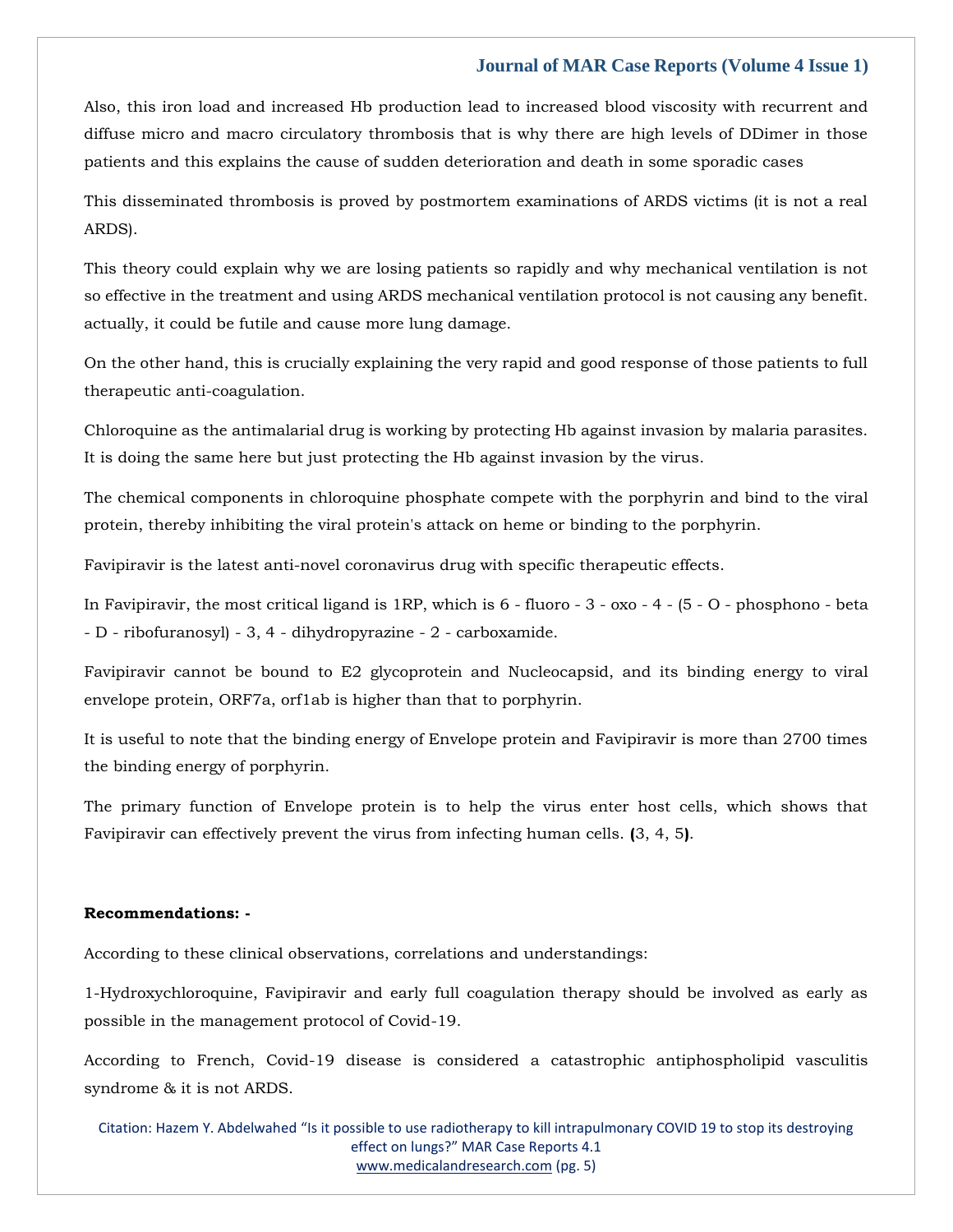#### **Journal of MAR Case Reports (Volume 4 Issue 1)**

It has been proposed that a very low dose of radiotherapy (50 to 100 cGy) to the entire lung could be used in the treatment of covid-19. Pay careful attention to the fact that the intended use of radiotherapy in this setting would not be to kill the SARS-Cov2 virus, but to prevent the inflammatory cytokynes storm that can be lethal for many patients. **(**6**)**

Some studies in labs shows that the low dose of ionizing radiation can be used to activate the virus on study for increasing its numbers by multiplication in the plate media. But to prepare a vaccine against that virus, a high dose of ionizing radiation is used to kill firstly the virus. I think there is a level of radiation that may be previously studied that it will not affect the nature of the virus during applying such low radiation to treat classic infectious pneumonia. What is the dose of low radiotherapy which avoids activating the virus during treating the lung? I think it is important to test that on diseased animals with COVID 19 to study the effect of low radiotherapy on the virus side aside the lungs to know the safe dose which will be useful to the lung without activating intrapulmonary COVID 19 virus.

Is there any risk of COVID 19 activation during low-dose radiotherapy?

Ionizing radiation-induced viral reactivation has long been known, e.g., in hepatitis virus (HBV, HCV), HIV, and Epstein-Barr virus, but I have recognized no data relevant to SARS-CoV-2 and other coronaviruses. As such, I do not think that there is an underpinning scientific basis sufficient to discuss the possibility for radiogenic reactivation of coronaviruses, although I am not in a position to rule out that possibility. **(**6, 7**)**.

It is mentioned in the literature that there are currently no approved treatments for COVID-19, some have suggested that 0.5 to 1 Gy of whole thorax radiation therapy would present a very low risk to COVID-19 patients in a clinical trial. Some researchers introduced the concept of LDRT and recommended doses were as low as 100 mGy. Moreover, to reduce any potential risk, in their model patients receive a conditioning dose of 2mGy. This dose not only maximizes the anti-inflammatory effects of the main dose (100/180/250 mGy), but reduces the risk of cancer and any potential circulatory disease.

## **Conclusions:**

- The evidence of radiotherapy's role in the treatment of Covid-19 patients is still low.

- Experimental study on animals is recommended to confirm the effectiveness of low versus high dose radiotherapy on the Covid-19 virus in vivo.

Citation: Hazem Y. Abdelwahed "Is it possible to use radiotherapy to kill intrapulmonary COVID 19 to stop its destroying effect on lungs?" MAR Case Reports 4.1 [www.medicalandresearch.com](http://www.medicalandresearch.com/) (pg. 6)